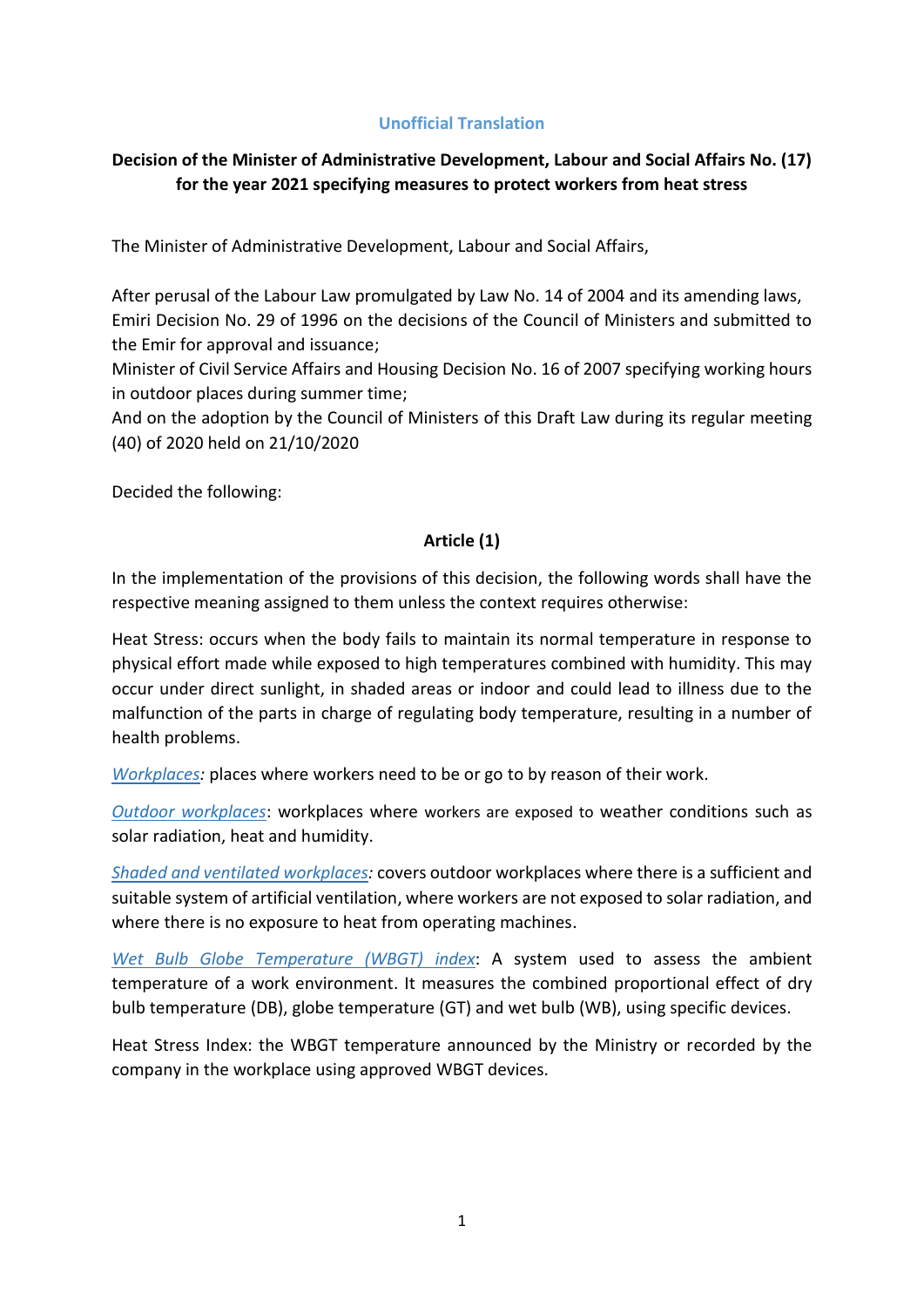## **Article (2)**

It is prohibited to work in the sun, in outdoor workplaces or in places that are not shaded and ventilated, during the period from June 1 to September 15 of each year, starting from 10 a.m., until 3:30 p.m.

## **Article (3)**

Employers shall set a schedule with the daily working hours in accordance with the provisions of this Decision, and publish this schedule in a visible location, which is easy for all workers to view, and for labour inspectors to check during their inspection visits.

### **Article (4)**

Employers shall follow the guidelines on heat stress mitigation issued by the Ministry at all times and shall observe the following:

- 1. Complete a risk assessment to mitigate heat stress together with the workers and update it regularly. A copy of the assessment shall be kept at the workplace to be available to labour inspectors for review.
- 2. Provide training on heat stress to all workers by the beginning of the month of May of each year.
- 3. Provide free and suitably cool drinking water to all workers throughout the working time.
- 4. Secure shaded rest areas that are easily accessible to workers and effective in providing shelter from solar radiation and high temperatures during breaks.
- 5. Provide workers with appropriate personal protective equipment for the hot weather including thin, loose and light-colored clothing.
- 6. Perform annual health check-ups to diagnose and manage chronic diseases that may contribute to the risk of heat stress. The medical examination shall be performed at no cost to the worker. Employers shall keep a record of such medical examination.
- 7. Train paramedics and occupational safety and health supervisors to provide guidance and first aid to workers.
- 8. Adopt the Wet-Bulb Globe Temperature (WBGT) index to assess the level of occupational heat stress. The assessment shall take into account all weather parameters: solar radiation, relative humidity, air temperature, wind speed. Employers shall take the necessary measures in case of surges in the indicators.
- 9. Monitor and record weather conditions in the workplace and stop the work in workplaces where the WBGT index rises beyond 32.1 °C.

# **Article (5)**

When two or more employers undertake activities simultaneously at one work site, the main contractor shall commit to follow-up on the application of the measures prescribed in the previous article with the remaining employers.